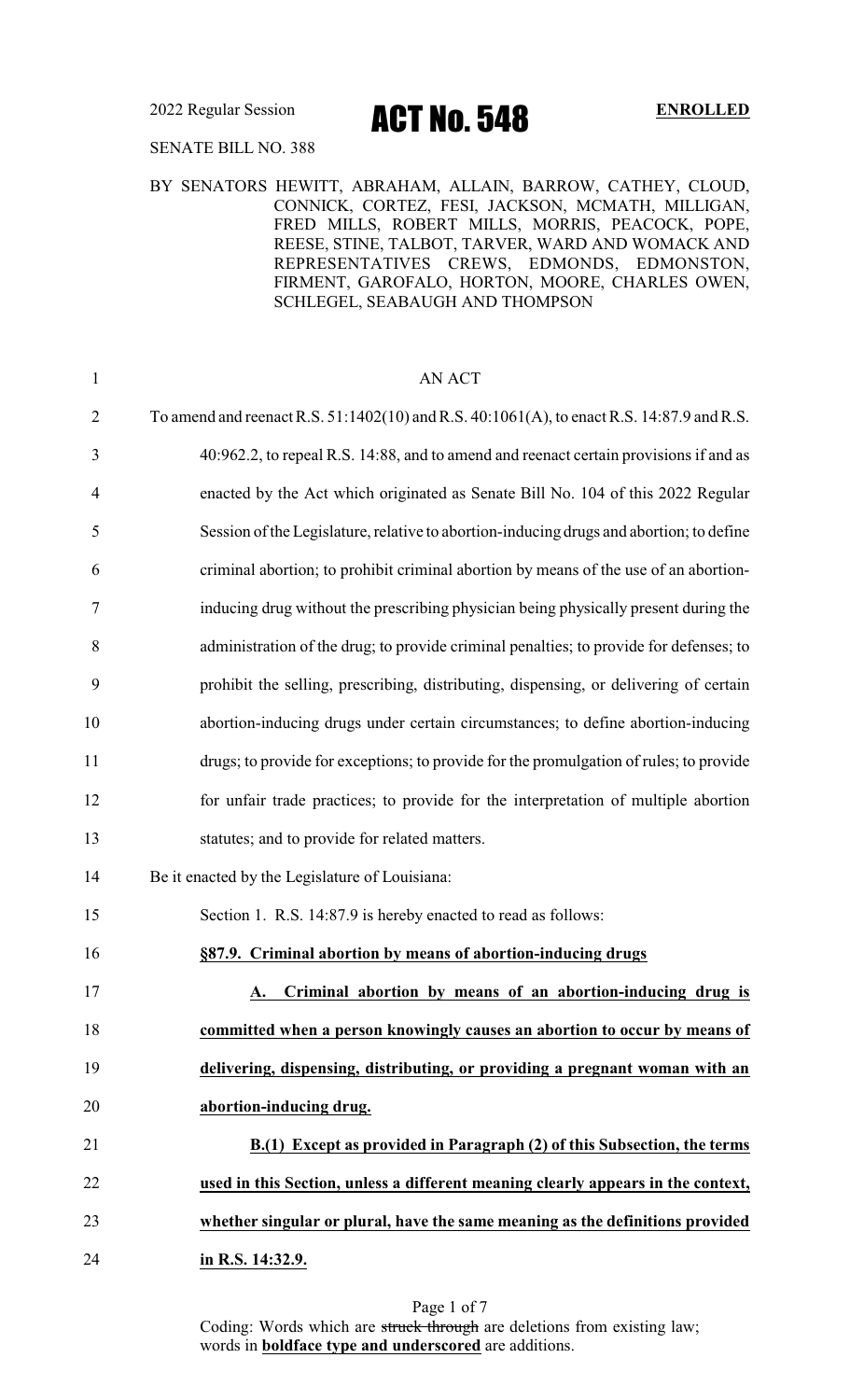| $\mathbf{1}$   | (2) For purposes of this Section, the following definitions apply:               |
|----------------|----------------------------------------------------------------------------------|
| $\overline{2}$ | (a)(i) "Abortion-inducing drug" means any drug or chemical, or any               |
| 3              | combination of drugs or chemicals, or any other substance when used with the     |
| 4              | intent to cause an abortion, including but not limited to RU-486, the Mifeprex   |
| 5              | regimen, misoprostol (Cytotec), or methotrexate.                                 |
| 6              | (ii)<br>Abortion-inducing drug shall not mean a contraceptive, an                |
| 7              | emergency contraceptive, or the use of methotrexate to treat an ectopic          |
| 8              | pregnancy.                                                                       |
| 9              | (b) "Contraceptive" means any device, measure, drug, chemical, or                |
| 10             | product, including single-ingredient levonorgestrel, that has been approved by   |
| 11             | the United States Food and Drug Administration for the purpose of preventing     |
| 12             | pregnancy and is intended to be administered prior to the time when a clinically |
| 13             | diagnosable pregnancy can be determined, provided that the contraceptive is      |
| 14             | sold, prescribed, or administered in accordance with manufacturer's              |
| 15             | instructions.                                                                    |
| 16             | "Emergency contraceptive" means a drug, chemical, or product,<br>(c)             |
| 17             | including single-ingredient levonorgestrel, that has been approved by the United |
| 18             | States Food and Drug Administration designed or intended to be taken after       |
| 19             | sexual intercourse but prior to the time when a clinically diagnosable pregnancy |
| 20             | can be determined, provided that the emergency contraceptive is sold,            |
| 21             | prescribed, or administered in accordance with manufacturer's instructions.      |
| 22             | C.(1) Any person who knowingly performs an abortion by means of an               |
| 23             | abortion-inducing drug in violation of this Section shall be imprisoned at hard  |
| 24             | labor for not less than one nor more than five years, fined not less than five   |
| 25             | thousand nor more than fifty thousand dollars, or both.                          |
| 26             | Any person who knowingly performs an abortion by means of<br>(2)                 |
| 27             | abortion-inducing drug in violation of this Section that results in the death or |
| 28             | serious bodily injury of the pregnant woman shall be imprisoned at hard labor    |
| 29             | for not less than five nor more than ten years, fined not less than ten thousand |
| 30             | nor more than seventy-five thousand dollars, or both.                            |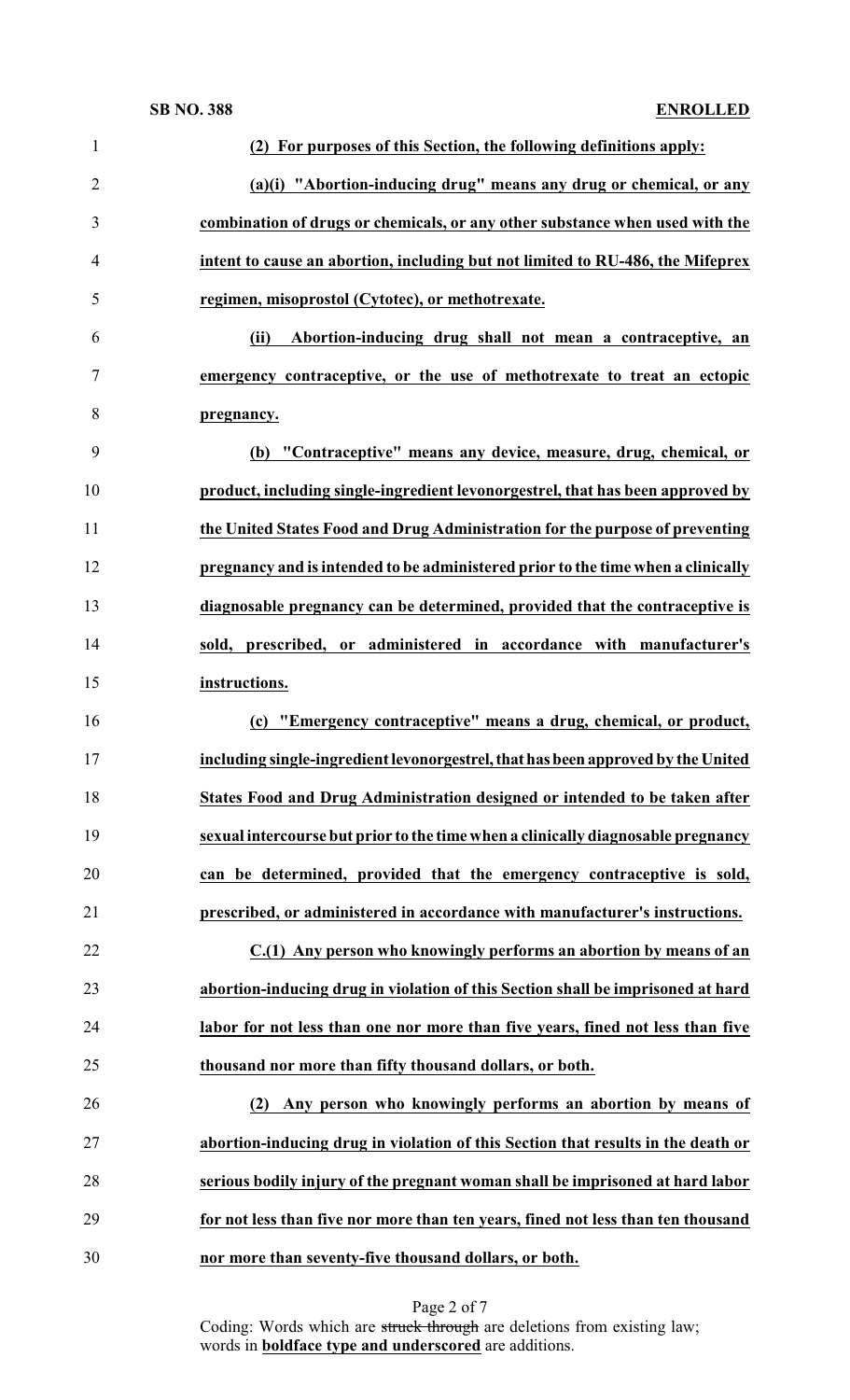### **SB NO. 388 ENROLLED**

| $\mathbf{1}$   | (3) Any person who knowingly performs or induces an abortion that                   |
|----------------|-------------------------------------------------------------------------------------|
| $\overline{2}$ | results in the death or serious bodily injury of a pregnant woman under the age     |
| 3              | of eighteen in violation of this Section shall be imprisoned at hard labor for not  |
| 4              | less than fifteen nor more than fifty years, fined not less than fifteen thousand   |
| 5              | nor more than one hundred thousand dollars, or both.                                |
| 6              | D. Statutory Construction. None of the following shall be construed to              |
| 7              | create the crime of criminal abortion by means of an abortion-inducing drug:        |
| 8              | Any action taken when a physician or other licensed medical<br>(1)                  |
| 9              | professional is acting in the course of administering lawful medical care.          |
| 10             | (2) Any act taken or omission by a pregnant woman with regard to her                |
| 11             | own unborn child.                                                                   |
| 12             | (3)<br>Possessing for her own consumption or consuming<br>an                        |
| 13             | abortion-inducing drug by a pregnant woman in violation of this Section.            |
| 14             | (4) Lawfully prescribing, dispensing, or distributing a drug, medicine,             |
| 15             | or other substance for a bona fide medical reason that is not intended to cause     |
| 16             | an abortion in violation of this Section.                                           |
| 17             | (5) Any act by a licensed pharmacist or pharmacy related to filling a               |
| 18             | prescription for a drug, medicine, or other substance prescribed for a bona fide    |
| 19             | medical reason shall not subject the pharmacist or the pharmacy to the criminal     |
| 20             | consequences of this Section. A diagnosis or a diagnosis code shall be written on   |
| 21             | the prescription by the prescriber indicating that the drug, medicine, or other     |
| 22             | substance is intended for a purpose other than to cause an abortion in violation    |
| 23             | of this Section.                                                                    |
| 24             | $(6)(a)$ The act of administering an abortion-inducing drug when the                |
| 25             | drug is administered by a physician licensed by the state of Louisiana who          |
| 26             | administers the abortion-inducing drug in person to the pregnant woman.             |
| 27             | (b) The provisions of Subparagraph (a) of this Paragraph shall not be               |
| 28             | a defense against prosecution under any other provision of law that makes the       |
| 29             | abortion unlawful, whether the other provision of law is in effect on the effective |
|                |                                                                                     |

Page 3 of 7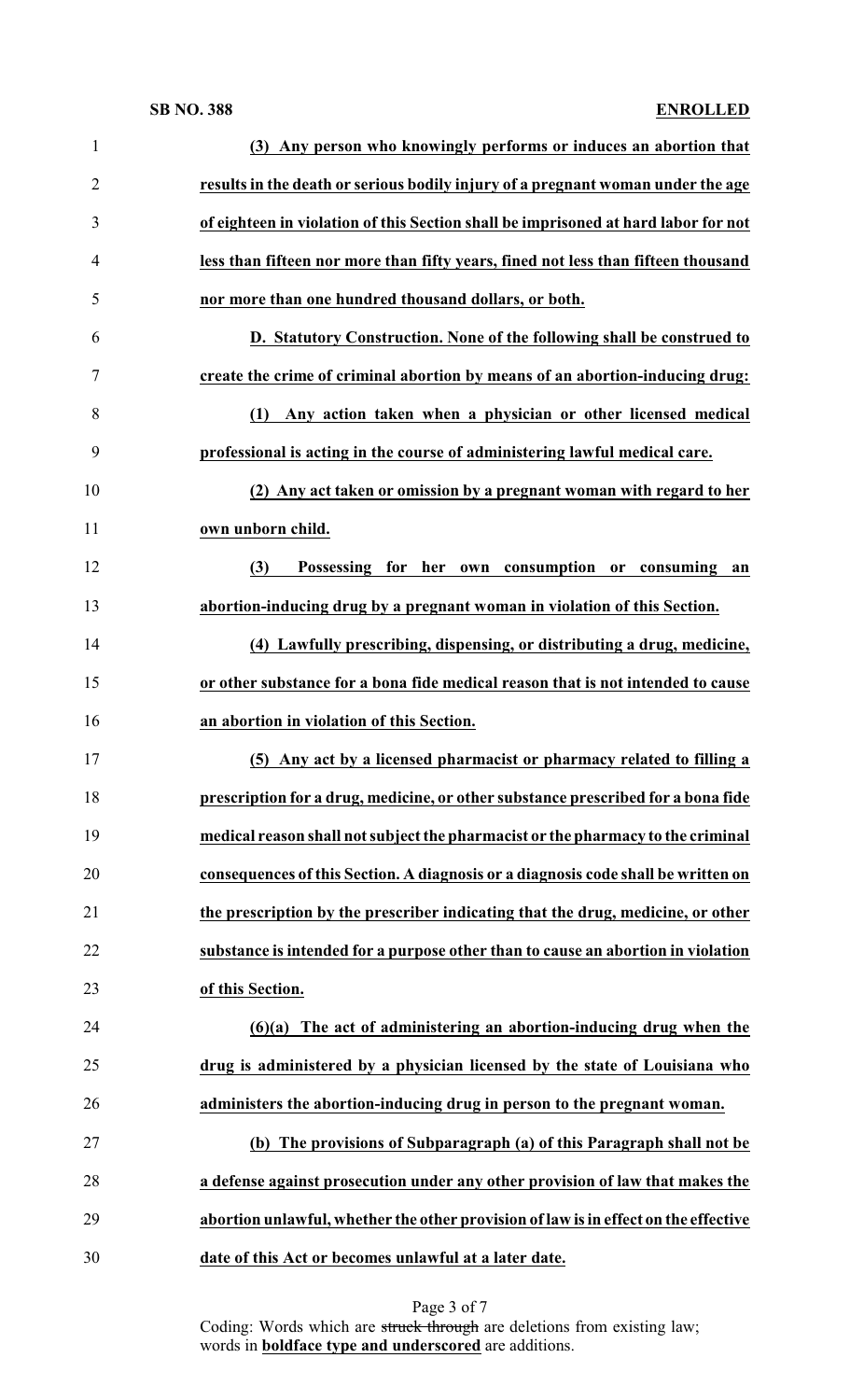### **SB NO. 388 ENROLLED**

| $\mathbf{1}$   | Any act by a licensed pharmacist or pharmacy related to filling a<br>(7)             |
|----------------|--------------------------------------------------------------------------------------|
| $\overline{2}$ | prescription for a drug, medicine, or other substance prescribed for a bona fide     |
| 3              | medical reason shall not subject the pharmacist or the pharmacy to the criminal      |
| $\overline{4}$ | consequences of this Section. A diagnosis or a diagnosis code shall be written on    |
| 5              | the prescription by the prescriber indicating that the drug, medicine, or other      |
| 6              | substance is intended for a purpose other than to cause an abortion in violation     |
| 7              | of this Section.                                                                     |
| 8              | Section 2. R.S. $40:1061(A)$ is hereby amended and reenacted and R.S. $40:962.2$ is  |
| 9              | hereby enacted to read as follows:                                                   |
| 10             | §962.2. Abortion-inducing drugs; restrictions of sales; exceptions; penalties        |
| 11             | A. Except as provided in R.S. 40:1061.11, no abortion-inducing drug may              |
| 12             | be sold, prescribed, dispensed, distributed, or delivered in this state in violation |
| 13             | of this Section.                                                                     |
| 14             | B. As used in this Section, "abortion-inducing drug" shall have the same             |
| 15             | meaning and exclusions as provided in R.S. 14:87.9.                                  |
| 16             | C. Notwithstanding any other provision of law to the contrary, delivery              |
| 17             | to a person in Louisiana by mail-order, courier, or as a result of a sale made via   |
| 18             | the internet in violation of this Section is strictly prohibited.                    |
| 19             | D.(1) The Louisiana Department of Health may promulgate rules                        |
| 20             | pursuant to the Administrative Procedure Act to provide for exemptions from          |
| 21             | this Section for products using an abortion-inducing drug which are distributed      |
| 22             | for other purposes that do not include causing an abortion.                          |
| 23             | (2) A physician or other healthcare provider who is licensed to prescribe            |
| 24             | medications or drugs that are subject to the provisions of Paragraph (1) of this     |
| 25             | Subsection shall write a diagnosis or a diagnosis code on the prescription that      |
| 26             | clearly indicates that the prescription is not intended to cause an abortion in      |
| 27             | violation of this Section.                                                           |
| 28             | E.(1) Whoever violates any provision of this Section shall be fined not              |
| 29             | more than one thousand dollars or imprisoned for not more than six months,           |
| 30             | or both.                                                                             |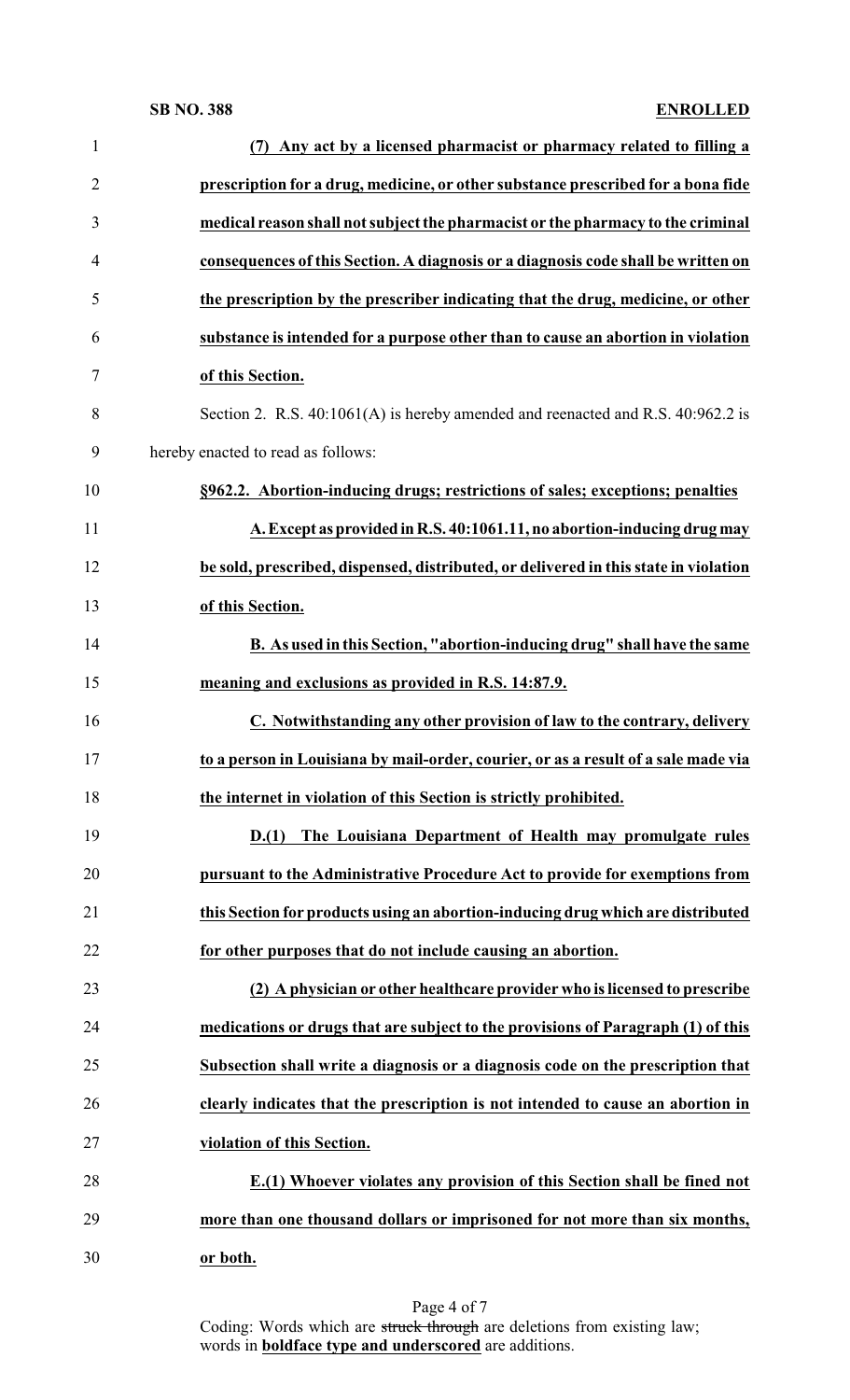### **SB NO. 388 ENROLLED**

| $\mathbf{1}$   | (2) Each instance of a sale or distribution of an abortion-inducing drug                |
|----------------|-----------------------------------------------------------------------------------------|
| $\overline{2}$ | shall be considered a separate offense for purposes of the penalties provided in        |
| 3              | Paragraph (1) of this Subsection.                                                       |
| $\overline{4}$ | F. Possessing for her own consumption or consuming an abortion-                         |
| 5              | inducing drug by a pregnant woman in violation of this Section shall not subject        |
| 6              | the pregnant woman to the criminal consequences.                                        |
| 7              | G. Any act by a licensed pharmacist or pharmacy related to filling a                    |
| 8              | prescription for a drug, medicine, or other substance prescribed for a bona fide        |
| 9              | medical reason shall not subject the pharmacist or the pharmacy to the criminal         |
| 10             | consequences of this Section. A diagnosis or a diagnosis code shall be written on       |
| 11             | the prescription by the prescriber indicating that the drug, medicine, or other         |
| 12             | substance is intended for a purpose other than to cause an abortion in violation        |
| 13             | of this Section.                                                                        |
| 14             | $*$<br>*<br>$\ast$                                                                      |
| 15             | §1061. Abortion; prohibition                                                            |
| 16             | A. The provisions of this Act shall become effective immediately upon, and              |
| 17             | to the extent permitted, by the occurrence of any of the following circumstances:       |
| 18             | (1) Any decision of the United States Supreme Court of the United States                |
| 19             | which reverses overrules, in whole or in part, Roe v. Wade, 410 U.S. 113, 93 S.Ct.      |
| 20             | 705, 35 L.Ed. 2d 147 (1973), thereby, restoring to the state of Louisiana the authority |
| 21             | to prohibit or limit abortion.                                                          |
| 22             | (2) Adoption of an amendment to the United States Constitution which, in                |
| 23             | whole or in part, restores to the state of Louisiana the authority to prohibit or limit |
| 24             | abortion.                                                                               |
| 25             | (3) A decision of the Supreme Court of the United States in the case of                 |
| 26             | Dobbs v. Jackson Women's Health Organization, Docket No. 19-1392, which                 |
| 27             | overrules, in whole or in part, Roe v. Wade, 410 U.S. 113, 93 S.Ct. 705, 35 L.Ed.       |
| 28             | 2d 147 (1973), thereby restoring to the state of Louisiana the authority to             |
| 29             | prohibit or limit abortion.                                                             |
| 30             | ∗<br>∗<br>∗                                                                             |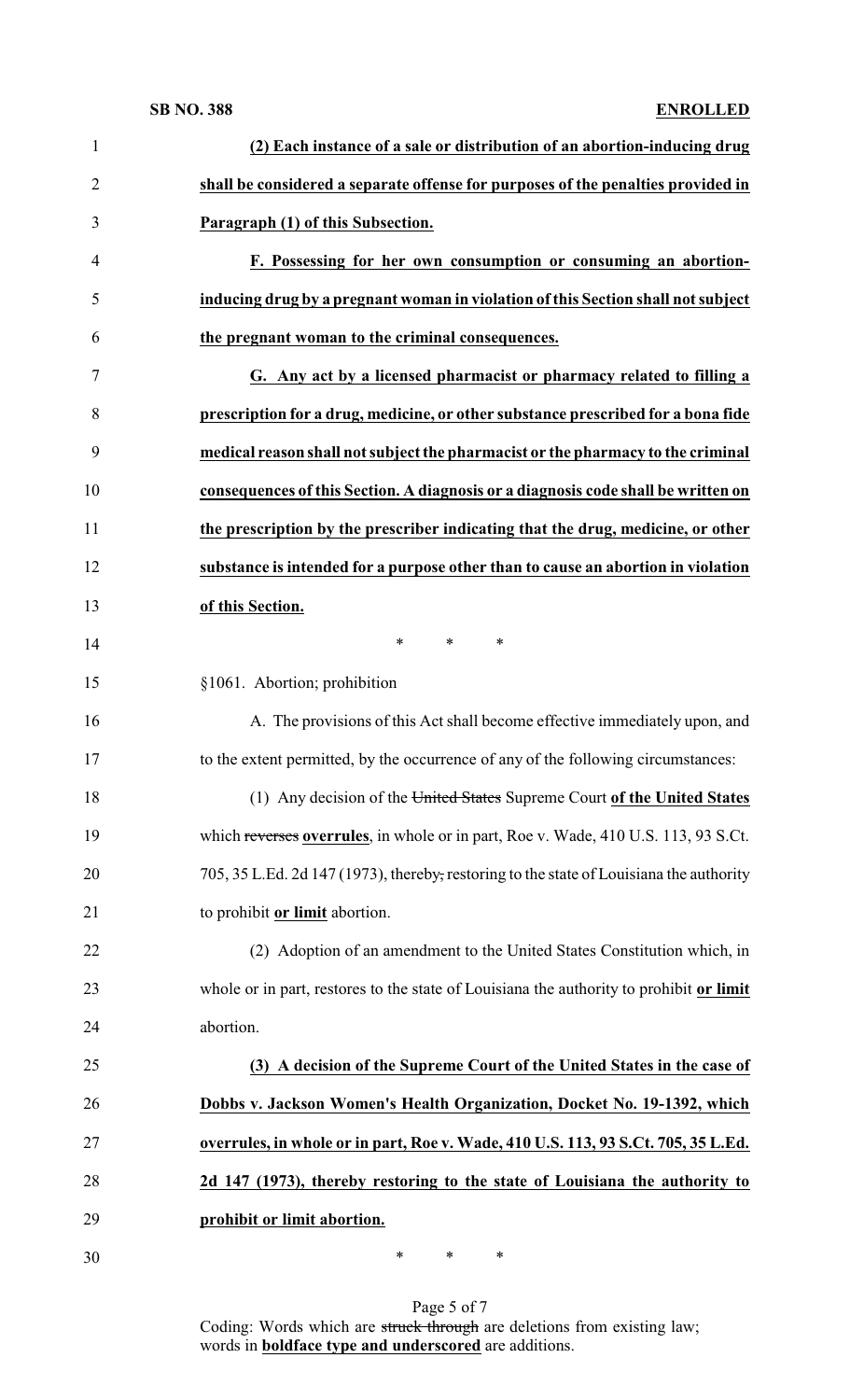| $\mathbf{1}$   | Section 3. R.S. 51:1402(10) is hereby amended and reenacted to read as follows:                     |
|----------------|-----------------------------------------------------------------------------------------------------|
| $\overline{2}$ | §1402. Definitions                                                                                  |
| 3              | As used in this Chapter, the following words and phrases shall have the                             |
| $\overline{4}$ | meanings hereinafter ascribed to them:                                                              |
| 5              | $\ast$<br>*<br>$\ast$                                                                               |
| 6              | $(10)(a)$ "Trade" or "commerce" means the advertising, offering for sale, sale,                     |
| 7              | or distribution of any services and any property, corporeal or incorporeal, immovable               |
| 8              | or movable, and any other article, commodity, or thing of value wherever situated,                  |
| 9              | and includes any trade or commerce directly or indirectly affecting the people of the               |
| 10             | state.                                                                                              |
| 11             | (b) "Trade" or "commerce" shall include the advertising, offering for                               |
| 12             | sale, sale, or distribution of an abortion-inducing drug in violation of R.S.                       |
| 13             | 40:962.2.                                                                                           |
| 14             | Section 4. R.S. 14:88 is hereby repealed.                                                           |
| 15             | Section 5. If any provision or item of this Act, or the application thereof, is held                |
| 16             | invalid, such invalidity shall not affect other provisions, items, or applications of the Act       |
| 17             | which can be given effect without the invalid provision, item, or application and to this end       |
| 18             | the provisions of this Act are hereby declared severable in accordance with R.S. 24:175.            |
| 19             | Section 6. If the bill that originated as Senate Bill No. 342 of this 2022 Regular                  |
| 20             | Session of the legislature is enacted and becomes law, the provisions containing definitions        |
| 21             | in R.S. $14:87.9(B)$ in Section 1 of this Act and R.S. $40:962.2(B)$ in Section 2 of this Act shall |
| 22             | be null and void.                                                                                   |
| 23             | Section 7. If Senate Bill No.104 of this 2022 Regular Session of the legislature is                 |
| 24             | enacted, R.S. 40:2175.8 as enacted in Section 1 of Senate Bill No.104 is hereby amended             |
| 25             | and reenacted to read as follows:                                                                   |
| 26             | Patient's right to unimpeded, private, and uncensored telephone<br>§2175.8.                         |
| 27             | communications; condition of facility licensing; penalties                                          |
| 28             | $\ast$<br>*<br>∗                                                                                    |
| 29             | C.(1) The provisions of this Section shall not be construed to provide a                            |
| 30             | right to an abortion and are superseded by other provisions of law that restrict                    |
|                |                                                                                                     |

Page 6 of 7